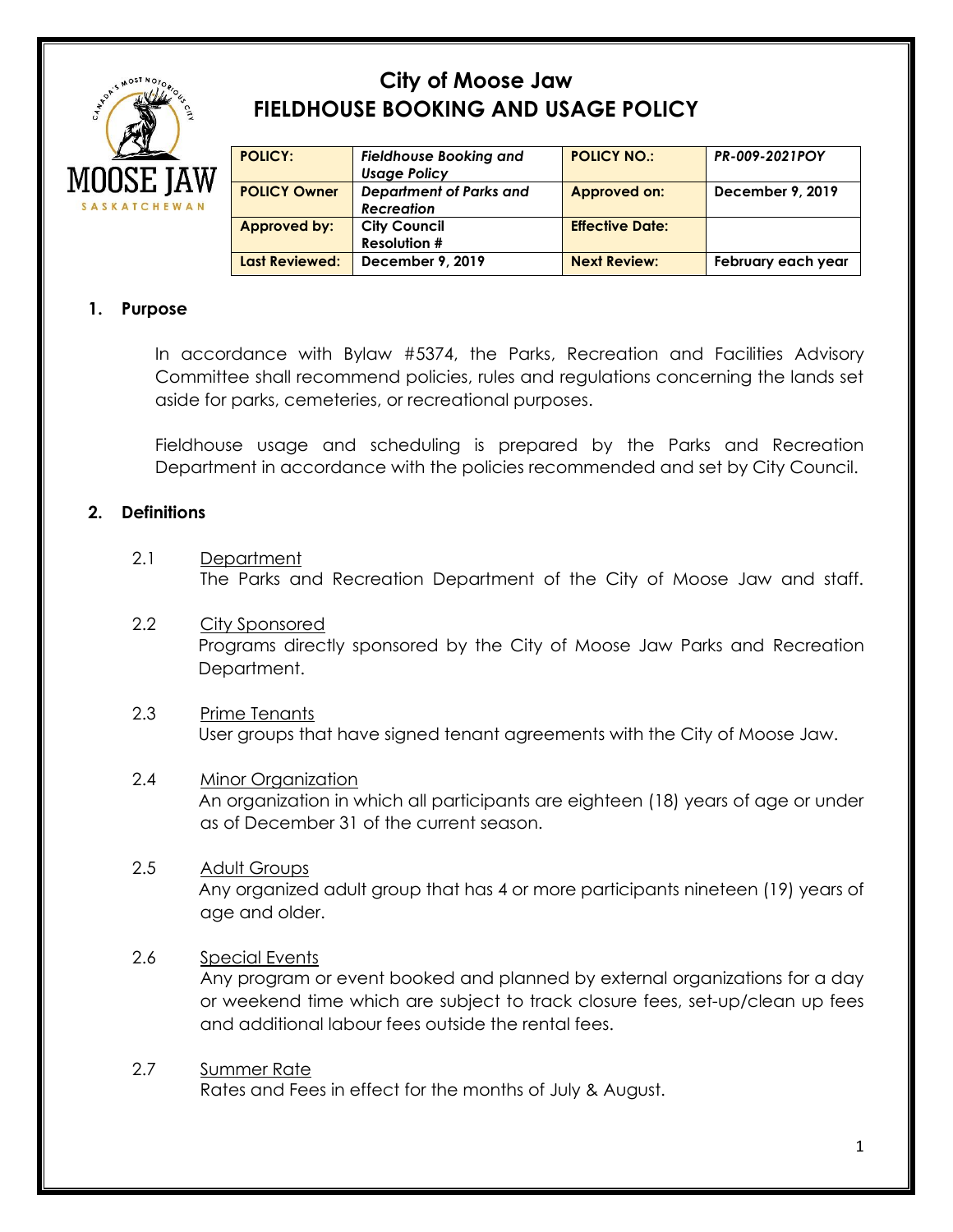- 2.8 Prime Time Turf Monday through Friday – 4:00 p.m. to 10:00 p.m. Saturday and Sunday – 8:00 a.m. to 9:00 p.m. Additional labour charges will be applied to Statutory Holidays.
- 2.9 Non-Prime Time Turf Monday through Friday – 6:00 a.m. to 4:00 p.m. Additional labour charges will be applied to Statutory Holidays.
- 2.10 Drop in Turf A set period of time determined by the Parks and Recreation Department that allows for spontaneous, multiuse and shared activities on the turf.

# **3. Scheduling Timelines**

#### 3.1. Fieldhouse Season Schedule

| May – September | Monday – Friday<br>Saturday and Sunday | $6:00$ a.m. $-8:00$ p.m.<br>$8:00$ a.m. $-6:00$ p.m.  |
|-----------------|----------------------------------------|-------------------------------------------------------|
| October – April | Monday - Friday<br>Saturday and Sunday | $6:00$ a.m. $-10:00$ p.m.<br>$8:00$ a.m. $-9:00$ p.m. |

#### 3.2. Turf Allocation Timelines

- February The Department will advertise the turf request deadlines for the upcoming season on the City of Moose Jaw website. The Department will also email the Fieldhouse Application Package to current users which includes the following:
	- Special events and regular season requests.
	- Previous year's allocation.
	- Rental Rates for the upcoming season.
- April 15 Deadline for user groups and organizations to submit booking requests for the upcoming September – August season. Booking requests submitted after this date will be based on availability.
- April 30 The Department develops schedules for the next season according to established policies and agreements. Meetings to be held to review schedule with Prime Tenants.
- May 15 Deadline to return hours for Prime Tenants.
- May 30 Upcoming September August Schedule is finalized. Changes made after this date are subject to Section 7 Cancellation Policy or as per the cancellation terms in Prime Tenant agreements.
- June 1 Available booking times for upcoming season are communicated and posted to City of Moose Jaw website.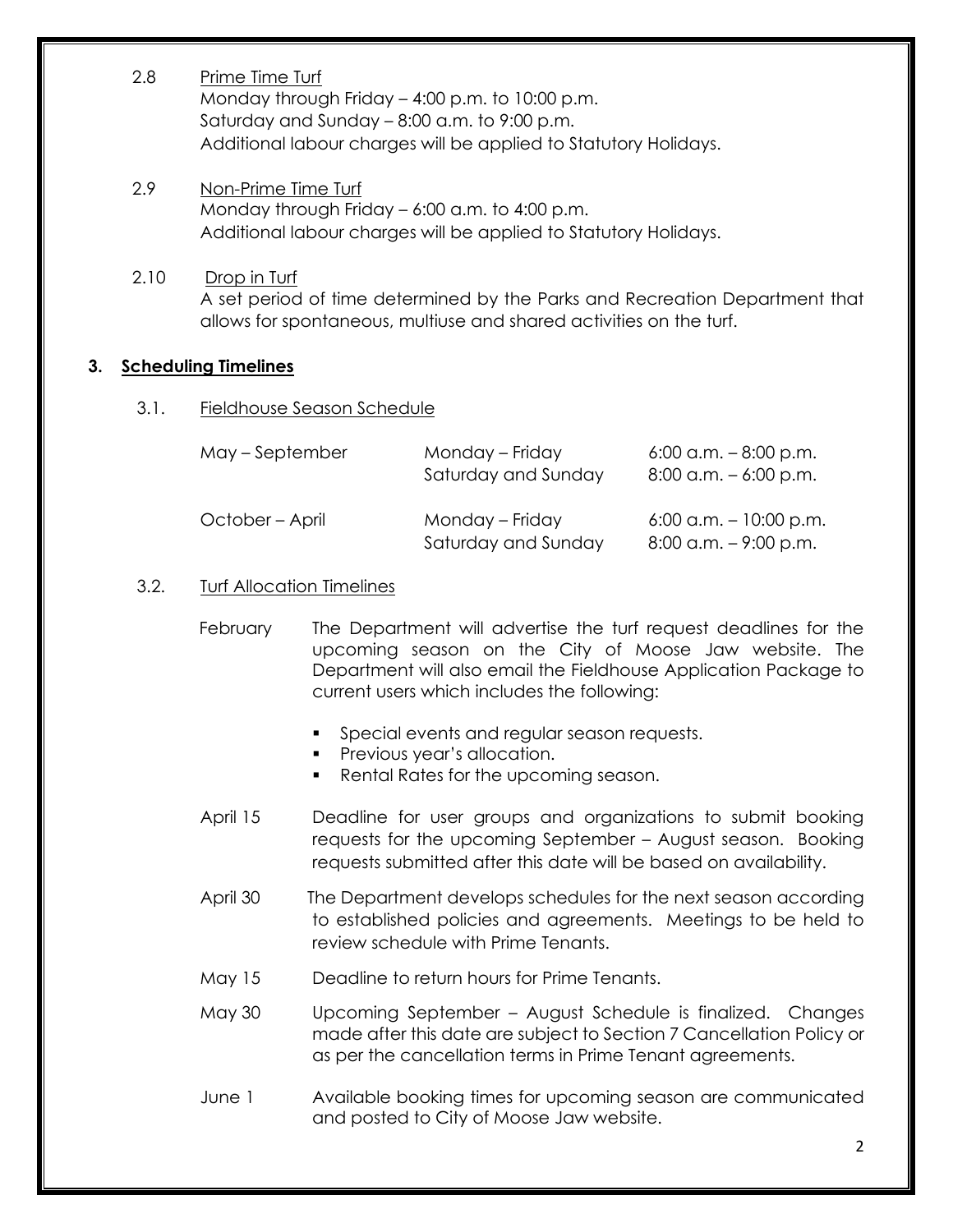#### 3.3. Holidays

Users will not be scheduled on December 24, 25, 26, 31, January 1, Good Friday, July 1, or Saskatchewan Day.

#### 3.4. Minimum Booking Length

All bookings must be a minimum of sixty (60) minutes long.

# **4. Programming Priority**

At all times, the Parks and Recreation Department reserves the right to amend an organization's request to facilitate a more efficient schedule. Adult rentals should not be regularly scheduled before a minor organization during weekdays.

Turf programming schedules will be prioritized as follows:

# 4.1 City Sponsored

Programs directly sponsored by the City of Moose Jaw Parks and Recreation Department shall have priority.

# 4.2 Prime Tenants

Prime Tenants will have first priority to available dates and times. All bookings must be submitted to the Department as per Section 3.3 or as per the terms of their lease agreement. Bookings after May 15<sup>th</sup> are based on availability and must be finalized 24 hours in advance during business hours of Monday to Friday from 8:15 a.m. until 5:00 p.m.

# 4.3 Regular User Groups

Groups that have had booking contracts in the past 12 months will be given the option to book similar week(s) and number of hours based on availability following Prime Tenant's requests. Bookings will only be confirmed as per Section 6.

#### 4.4 Other User Groups

Remaining time and availability will be based on a first come/first serve basis with user groups meeting the criteria in Section 6.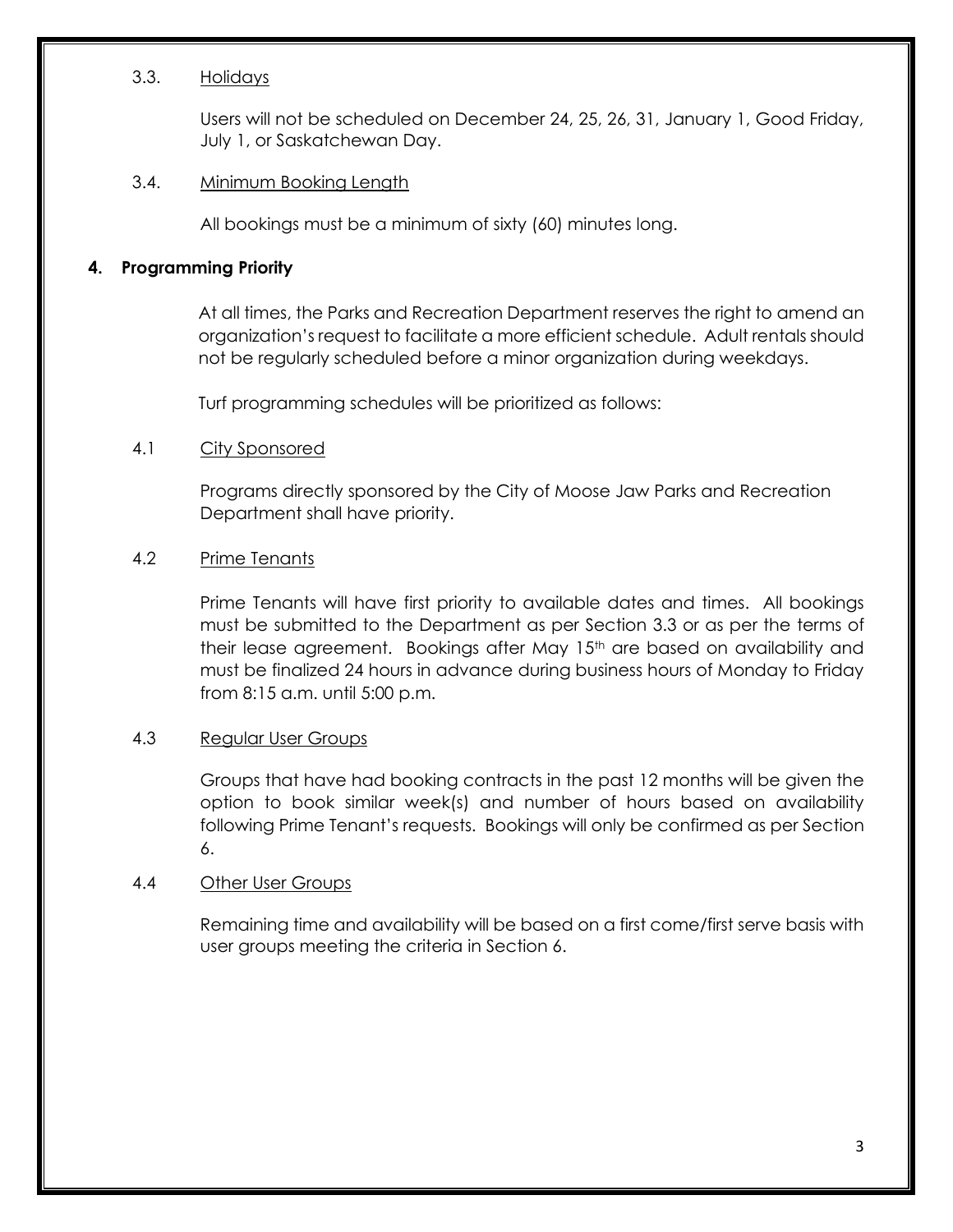# **5. General Usage and Booking Conditions**

# 5.1 Groups Booked

All assigned or booked hours must be used only by the individual, team, group or organization that has booked these hours. Prime Tenants and other user groups are not permitted to sublet turf time.

# 5.2 Damages to the Facility

It is the responsibility of each user group to ensure that appropriate supervision and security is provided for all participants and users under their programs while utilizing the facility. Any damages due to failure to follow this Policy will result in the financial responsibility for all repairs and damages occurred during the booking. All vandalism, damages and/or excessive disarray issues found during or after use may result in the following:

- Removal or suspension from the facility.
- Financial responsibility for actual cleaning/replacement/repair costs plus administration charge billed to the user group.
- Cancellation of current and future rental contracts.
- Report of damages to the Moose Jaw Police Services for further prosecution.

Users groups are expected to clean up the turf, track and dressing rooms after use by picking up any garbage, tape, etc. so that it is ready for the next group.

# 5.3 Safety and Contact Information

The Department will post signage to reflect current safety practices and contact information.

# 5.4. Turf Inspection

User groups are encouraged to inspect the playing area before it's used to identify any immediate safety concerns with concerns being brought to the immediate attention of the Department and participants.

# 5.5. Alcohol and Illegal Drug Use

Alcohol and illegal drug use are strictly prohibited in all areas including, but not limited to, benches, stands, turf, dressing rooms, parking lots and all accessory premises.

# 5.6. Smoking and Vaping

Smoking and vaping are prohibited as per the City of Moose Jaw Smoking Bylaw No. 5575.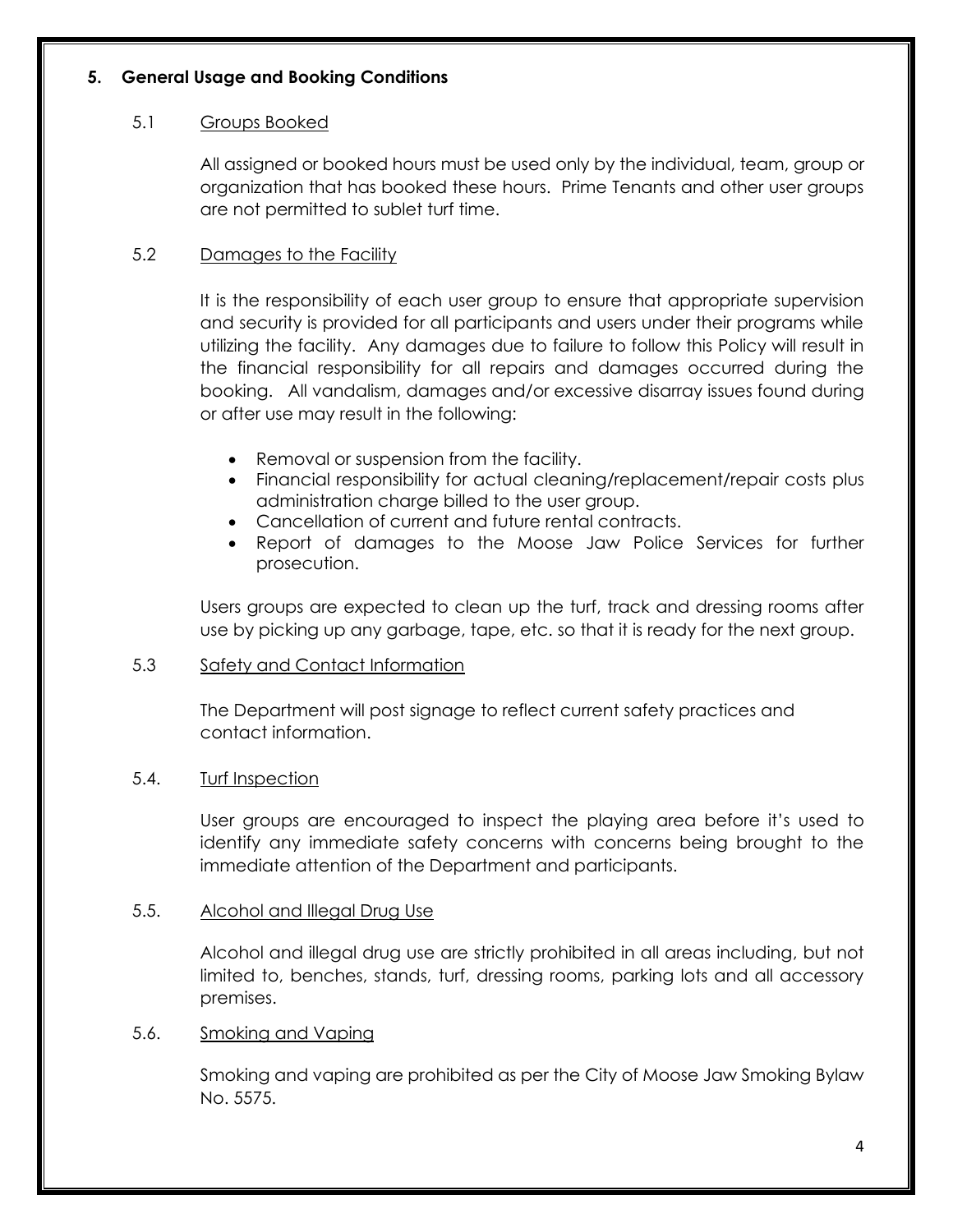# 5.7. Organized and Drop-in Use

User groups must book the facility for all usage and cannot conduct practices, games or any organized activities under the drop-in rate. Drop-in users must pay at the front desk prior to entering the field and must wear the provided wristband upon payment. If the Department has confirmed that a group is not following drop-in procedures, the user group will be charged the booking rental rates as per the Department's Rates and Fees. Bookings are considered practices, games, or organized activities if they meet one of the following criteria:

- Teams with uniforms.
- Presence of a referee or coach.
- Teams supplies in the Facility.
- Participants arrive for pre-determined time.
- A group larger than 10.
- Usage does not meet the Drop-in Turf definition as per Section 2.10.

# 5.8. Turf Setup and Clean up

User groups are responsible for any set up they may require for their activity, which includes moving the soccer nets and curtains. This must be done within the allotted time of the booking.

- User groups accessing the turf early or staying late will be charged for this time.
- Nets must remain on the turf but can be moved to the sidelines outside of the netting.
- A \$100.00 set up and takedown fee will be charged for groups requiring staff assistance.
- User groups are not permitted on the track before or after the booking time.

# 5.9. Use of Track During Booking

The track is included only for user groups that have rented the turf and does not include use of parents/guardians or spectators. Parents/guardians who would like to utilize the track during the turf booking must pay the facility drop-in rate.

# 5.10. Prohibited Activities

The following is a list of prohibited activities/items unless approved in advance by the Department:

- Javelin, discus, shot-put or other throwing activities.
- Field hockey.
- Golf (unless with indoor regulated balls and mat).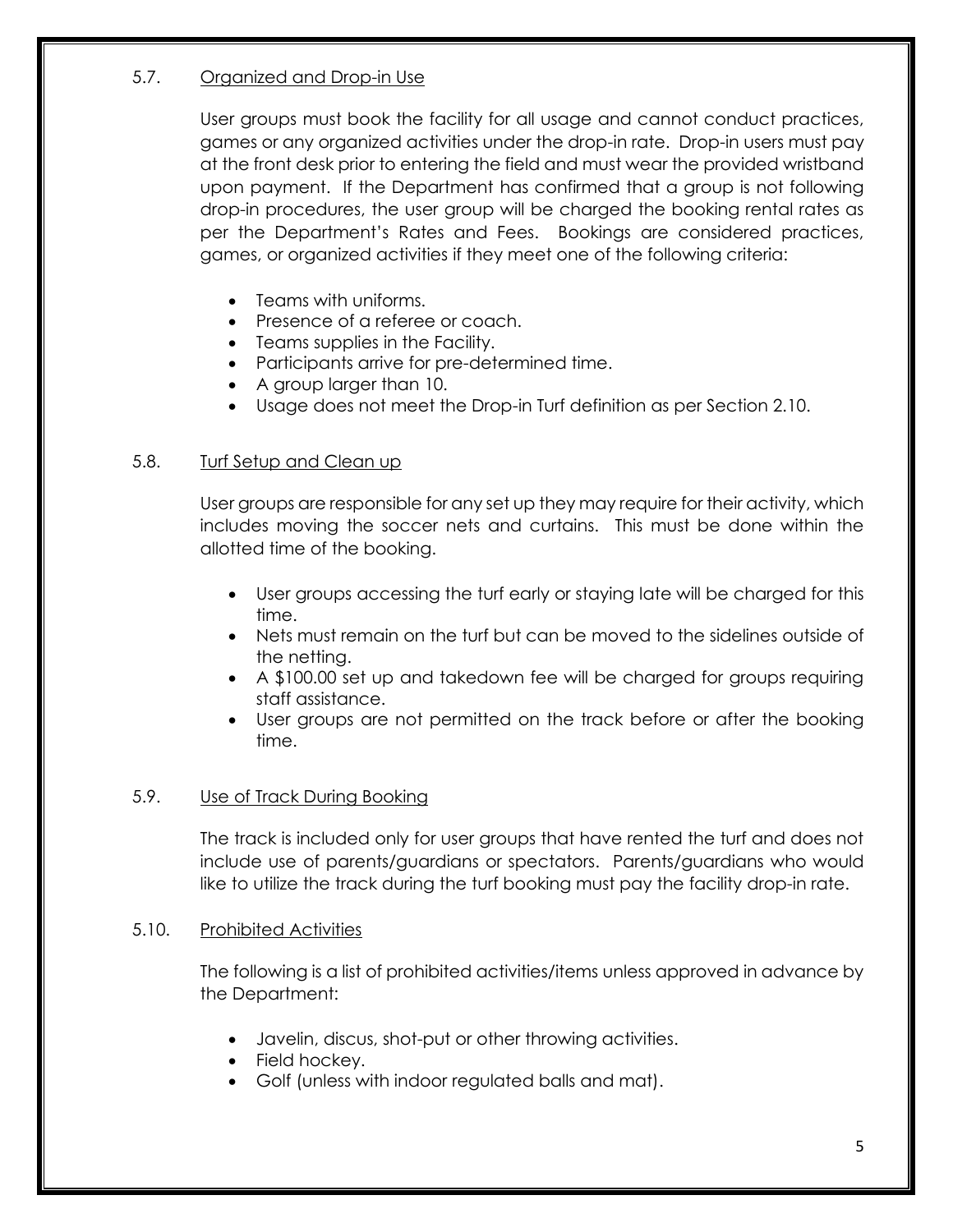- Hitting activities without approved indoor regulated balls. All hitting with regular balls must be within the batting cage or off tees into hitting nets.
- Hitting balls towards the curtains, roof or lights.
- Lawn darts, lawn bowling, drones, air soft guns, personal bouncy castles and any other type of activity that could result in damages to the turf and or the lighting in the facility.
- No metal cleats, spikes or tape can be used on the track or turf.
- Any items not listed must be approved by the Department.

# 5.11. Intention of Use

The Turf is divided into four quarters having intended use. User groups will be scheduled and may be moved to accommodate the intended use of each quarter. The north east "green" field with a batting cage will always be assigned to baseball/softball groups to prevent hitting outside of cage.

# 5.12. Non-Compliance to Turf Policy

Step 1 - If a user is observed to not be following the policy and guidelines, the user will be advised and reminded of the policy and guidelines.

Step 2 - If the user fails to comply after the reminder, their booking will be suspended, and the user will be asked to leave the facility immediately.

Step 3 - If the user fails to leave the facility, the Supervisor or Manager will be contacted, and an Extreme Client Behavioral Incident Report will be filed. This will determine if the user is able to book in future with the facility.

# **6. Payments**

#### 6.1. Prime Tenants

Payment is due according to the terms of their agreements.

## 6.2. Credit Approved User Groups

The Department requires a 50% deposit to hold a booking. Your booking is not finalized until the deposit and signed contract are received. The remaining amount is due the first day of the booking. If an account is unpaid on the first date of usage, the user group will not be allowed access to the facility. Credit applications must be set up with Financial Services prior to the booking request.

#### 6.3. Non-Credit Approved User Groups

All new user rentals that have not completed a City of Moose Jaw credit application must pay for the full invoice at the time of the booking.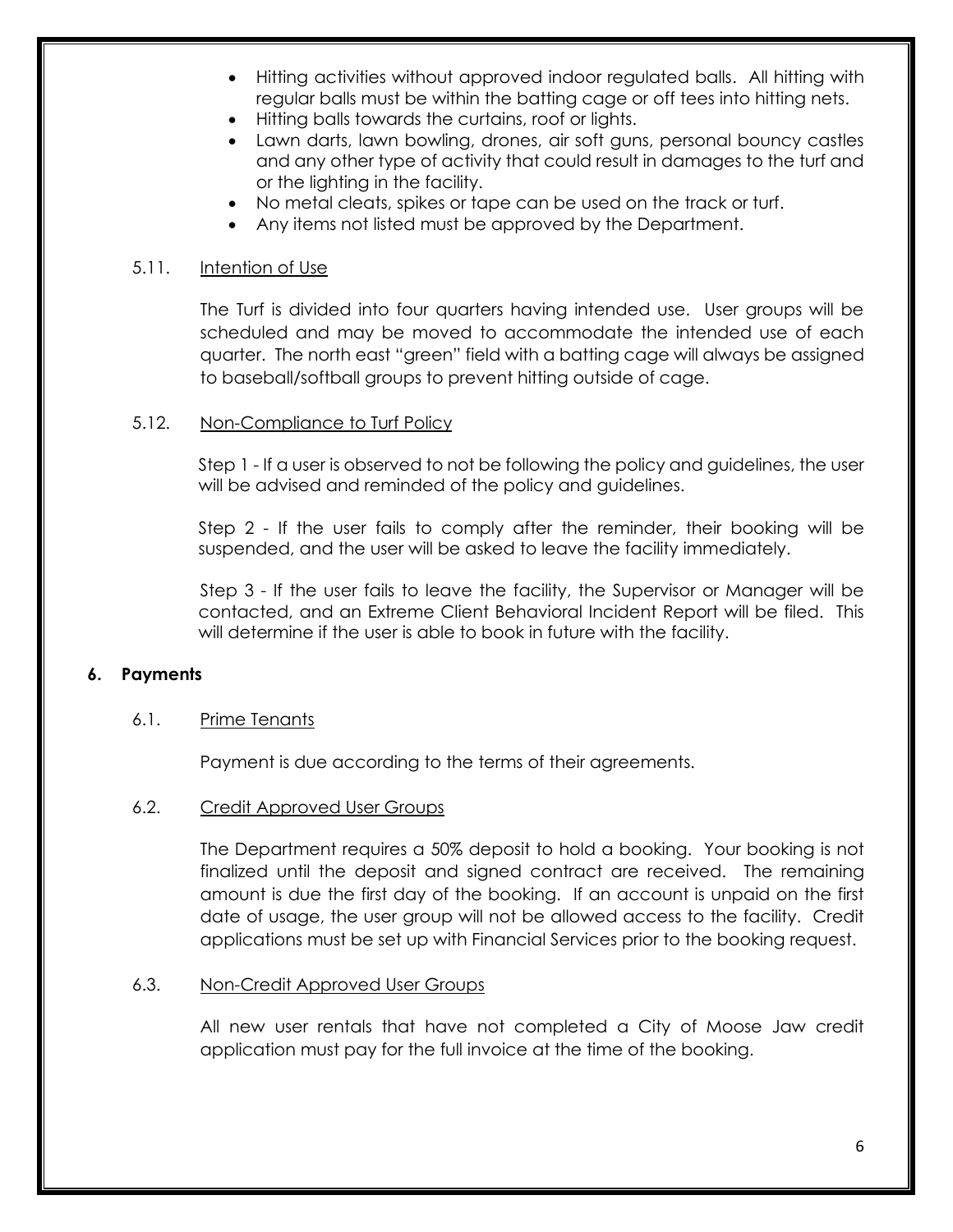# 6.4. Credit Cards

Credit card payments must adhere to the City of Moose Jaw Financial Policies and limits.

# **7. Refunds and Cancellations**

## 7.1. Refunds

Refunds on deposits are subject to the following:

| Cancellations over 30 days | Full refund of deposit.  |
|----------------------------|--------------------------|
| Cancellation 15 - 29 days  | 75% of deposit refunded. |
| Cancellation $8 - 14$ days | 50% of deposit refunded. |
| Cancellation $0 - 7$ days  | No deposit refunded.     |

Refunds will be issued within two weeks after cancellation of booking.

If the Department can completely replace the booking, a full deposit refund will be provided.

# 7.2. Department Cancellations

The Department may, at its sole and absolute discretion, schedule or reschedule the use of any rental in such a manner as to ensure safe, maximum/efficient use of the facility, to allow maintenance work to be performed, or to accommodate other circumstances as may be deemed necessary. If the Department cancels a turf rental, there shall be no rental charge payable. Every attempt for reasonable notice will be given to the user group upon cancellation of a rental by the Department.

## 7.3. No Show Fees

When a user group does not show up for scheduled time and the space sits idle, the user group will be billed at the regular rate for all booked and not used.

#### 7.4. Weather

Cancellations due to weather conditions will be reviewed by the Department.

#### 7.5. Transfers and Subletting

Bookings are non-transferable to other dates and subletting is not permitted.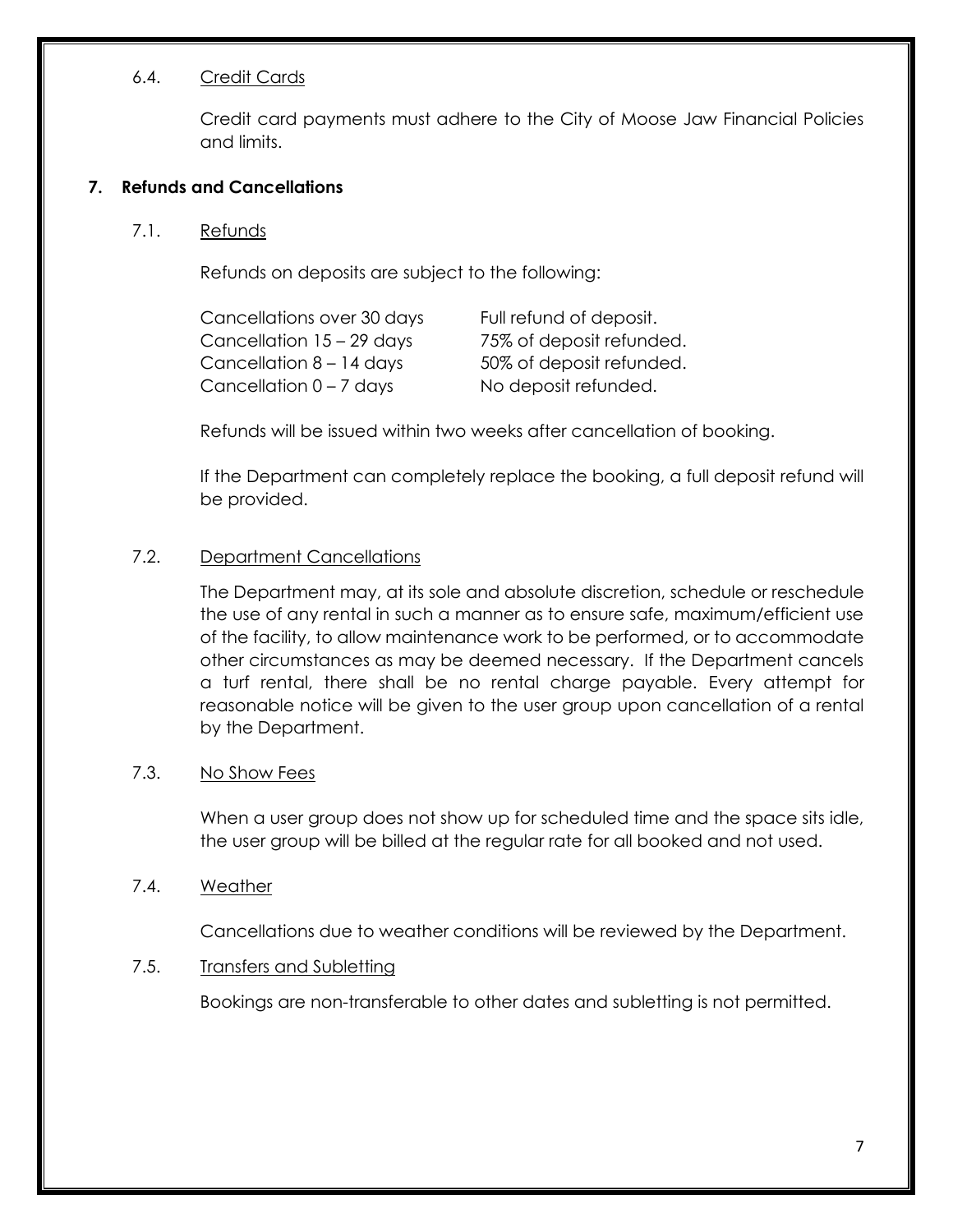## **8. Insurance**

# 8.1 Insurance Coverage

Prime tenants must obtain and submit the insurance requirements indicated with their respective agreements. All organizations sanctioned with a sport governing body and all special event organizers are required to keep in full force and effect a Commercial General Liability insurance policy of not less than \$5,000,000 per any one occurrence with the City of Moose Jaw listed as an additional insured and provisions that the City will be notified in writing of cancellations or changes to the policy at least thirty (30) days prior to such cancellation or change.

All non-sanctioned individuals and teams are responsible for obtaining their own Commercial General Liability insurance policy in respect to their usage and activities.

# **9. City's Exclusive Rights**

# 9.1. Food and Beverage

The Department reserves the exclusive right to sell or distribute food and beverages. User groups will not engage in any of these aforesaid businesses without written consent from the Department.

## 9.2. Advertising and Marketing

The Department reserves the right to promote, sell and display all advertising, marketing, and sponsorship inventories. All such revenues generated for such activities shall remain exclusively with the Department. User groups may display removable signs during user groups specific usage upon Department approval.

#### 9.3. Admission Fees and Charges

The Department reserves the exclusive right to admission fees and charges. User groups that want to collect admission fees or conduct any other sales must have prior written consent from the Department.

#### **10. Annual Policy Review**

10.1 Timelines

# **December 15**

Deadline for public and user group feedback for the annual Fieldhouse Booking and Usage Policy Review.